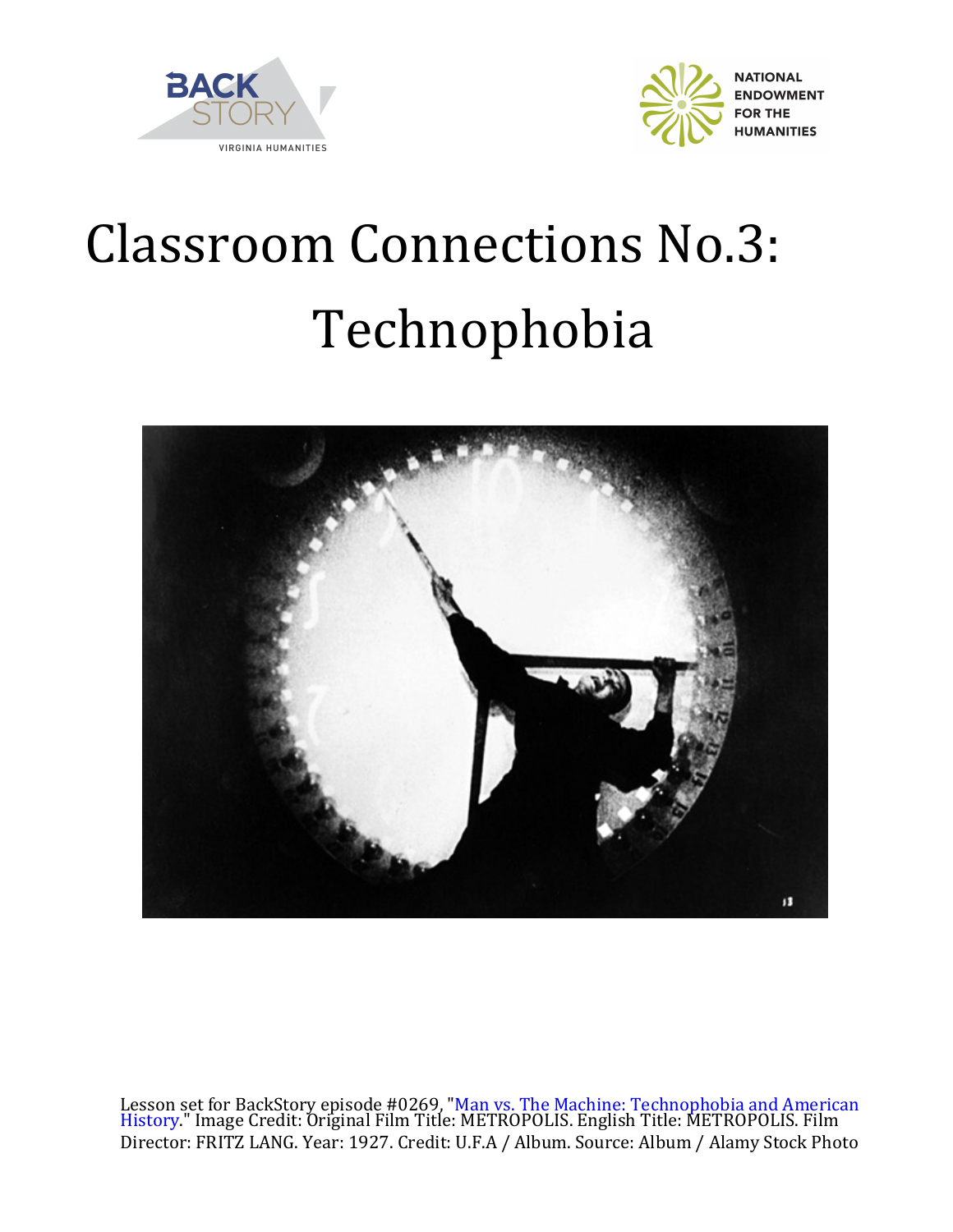| Inquiry Design Model (IDM) Blueprint™                                     |                                                                                                                                                                                                                                                                                                                                                                                                                                                                                                                                                                                                                                                                                                                                                                                                                    |                                                                                                                   |                                                                     |  |  |
|---------------------------------------------------------------------------|--------------------------------------------------------------------------------------------------------------------------------------------------------------------------------------------------------------------------------------------------------------------------------------------------------------------------------------------------------------------------------------------------------------------------------------------------------------------------------------------------------------------------------------------------------------------------------------------------------------------------------------------------------------------------------------------------------------------------------------------------------------------------------------------------------------------|-------------------------------------------------------------------------------------------------------------------|---------------------------------------------------------------------|--|--|
| <b>Compelling Question</b>                                                | How do people react to rapid technological economic change?                                                                                                                                                                                                                                                                                                                                                                                                                                                                                                                                                                                                                                                                                                                                                        |                                                                                                                   |                                                                     |  |  |
|                                                                           | <b>AP US Thematic Standards:</b><br>WXT-2.0 Explain how patterns of exchange, markets, and private enterprise have developed, and<br>analyze ways that governments have responded to economic issues.<br>WXT-3.0 Analyze how technological innovation has affected economic development and society.                                                                                                                                                                                                                                                                                                                                                                                                                                                                                                               |                                                                                                                   |                                                                     |  |  |
|                                                                           | AP US Content Standards (Period 4):<br>Key Concept 4.2 Innovations in technology, agriculture, and commerce powerfully accelerated the<br>American economy, precipitating profound changes to U.S. society and to national and regional<br>identities.                                                                                                                                                                                                                                                                                                                                                                                                                                                                                                                                                             |                                                                                                                   |                                                                     |  |  |
| Standards and<br>Practices                                                | <b>C3 Framework:</b><br>D2.Eco.3.9-12. Analyze the ways in which incentives influence what is produced and distributed in a<br>market system.<br>D2.Eco.4.9-12. Evaluate the extent to which competition among sellers and among buyers exists in<br>specific markets.<br>D2.His.3.9-12. Use questions generated about individuals and groups to assess how the significance of<br>their actions changes over time and is shaped by the historical context. D2.His.5.9-12. Analyze how<br>historical contexts shaped and continue to shape people's perspectives<br>D2.His.12.9-12. Use questions generated about multiple historical sources to pursue further inquiry<br>and investigate additional sources.                                                                                                     |                                                                                                                   |                                                                     |  |  |
|                                                                           |                                                                                                                                                                                                                                                                                                                                                                                                                                                                                                                                                                                                                                                                                                                                                                                                                    |                                                                                                                   |                                                                     |  |  |
| <b>Staging the Question</b>                                               | The Market Revolution marked a time of economic expansion and change in the United States<br>following the War of 1812. Industrialization, specialization, transportation, and communication all<br>changed drastically and mobilized a change from an agrarian to capitalist economy, especially in the<br>Northeast. For the first of many times in American history these rapid changes caused tension<br>between the rapidly industrializing north and the largely agrarian south. This lesson treatment will<br>help students understand the major changes and developments of the Market Revolution and work<br>through issues of technophobia experienced in the early 19 <sup>th</sup> century and help them answer the<br>broader question, "How do people react to rapid technological economic change?" |                                                                                                                   |                                                                     |  |  |
| <b>Supporting</b>                                                         |                                                                                                                                                                                                                                                                                                                                                                                                                                                                                                                                                                                                                                                                                                                                                                                                                    | <b>Supporting</b>                                                                                                 | <b>Supporting</b>                                                   |  |  |
| <b>Question 1</b>                                                         |                                                                                                                                                                                                                                                                                                                                                                                                                                                                                                                                                                                                                                                                                                                                                                                                                    | <b>Question 2</b>                                                                                                 | <b>Question 3</b>                                                   |  |  |
| What were the major developments and<br>changes of the Market Revolution? |                                                                                                                                                                                                                                                                                                                                                                                                                                                                                                                                                                                                                                                                                                                                                                                                                    | In what ways did technophobia and<br>cultural tension manifest during the<br><b>Market Revolution and beyond?</b> | What was the impact of the market<br>revolution on minority groups? |  |  |